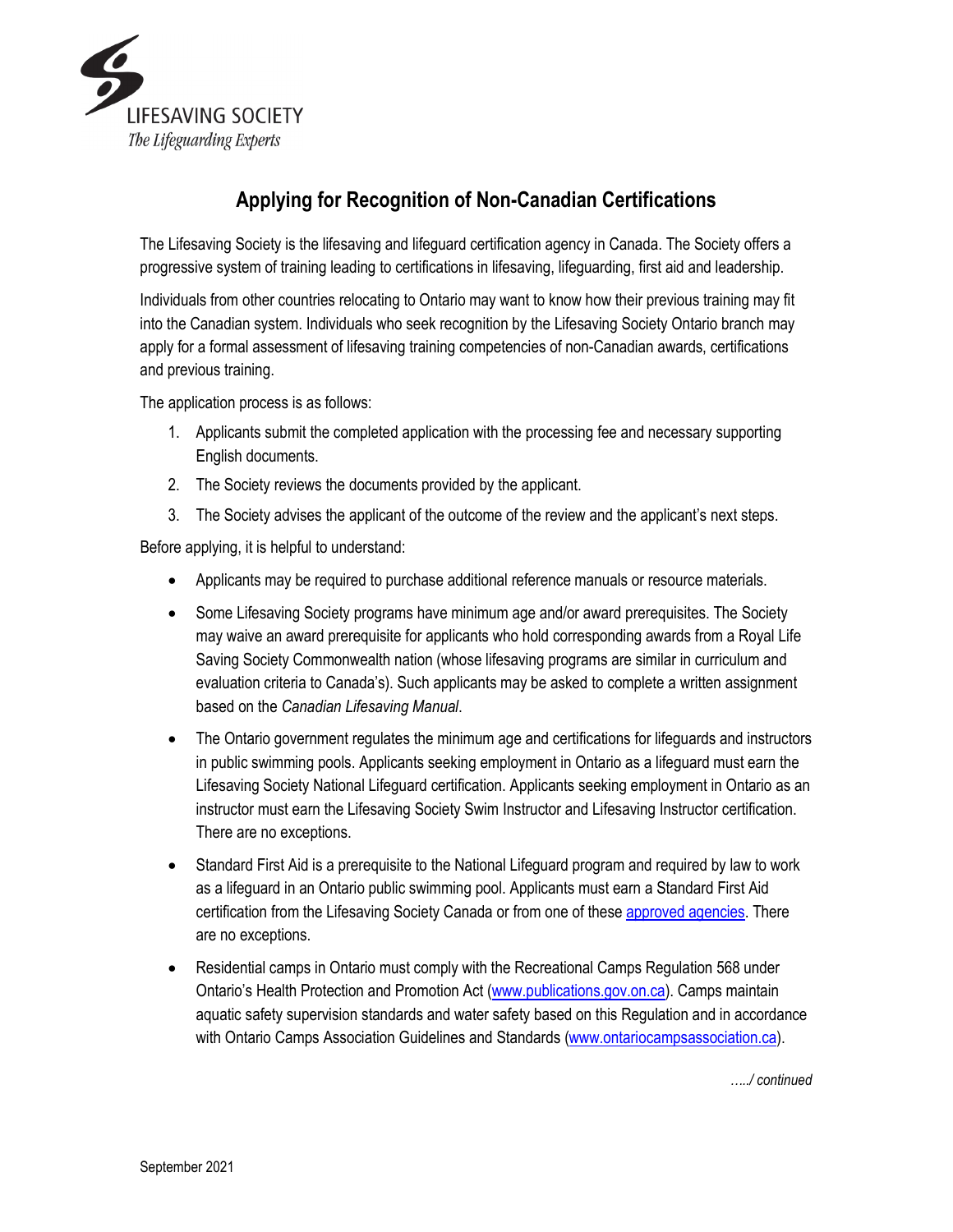## **In Summary**

| <b>Lifesaving Society</b>            | If you hold Commonwealth                                                                                                                | If you hold                                                                                                                              |  |  |  |
|--------------------------------------|-----------------------------------------------------------------------------------------------------------------------------------------|------------------------------------------------------------------------------------------------------------------------------------------|--|--|--|
| <b>Canada Award</b>                  | <b>Royal Life Saving Awards</b>                                                                                                         | <b>Non-Commonwealth Awards</b>                                                                                                           |  |  |  |
| Lifesaving or<br>Bronze medal awards | Equivalency normally approved upon<br>successful completion of written theory<br>assignment based on the Canadian<br>Lifesaving Manual. | Mandatory: Challenge an original examination,<br>all items.<br><b>Recommended:</b> Participation in full course<br>prior to examination. |  |  |  |
| Canadian Standard                    | <b>Mandatory:</b> Must earn a Standard First Aid certification from the Lifesaving Society                                              |                                                                                                                                          |  |  |  |
| First Aid with CPR-C                 | Canada or from one of these approved agencies.                                                                                          |                                                                                                                                          |  |  |  |
| National Lifeguard                   | <b>Mandatory:</b> Must successfully complete a full National Lifeguard course (not a<br>recertification).                               |                                                                                                                                          |  |  |  |
| Swim Instructor &                    | <b>Mandatory:</b> Must successfully complete a full Swim & Lifesaving Instructor course (taken                                          |                                                                                                                                          |  |  |  |
| Lifesaving Instructor                | together or separately).                                                                                                                |                                                                                                                                          |  |  |  |

*Lifesaving Society Canada certifications are recognized and transferable across the country. If you move to another province, ask your home Lifesaving Society office to transfer your awards record to the Society's office in the appropriate province/territory.*